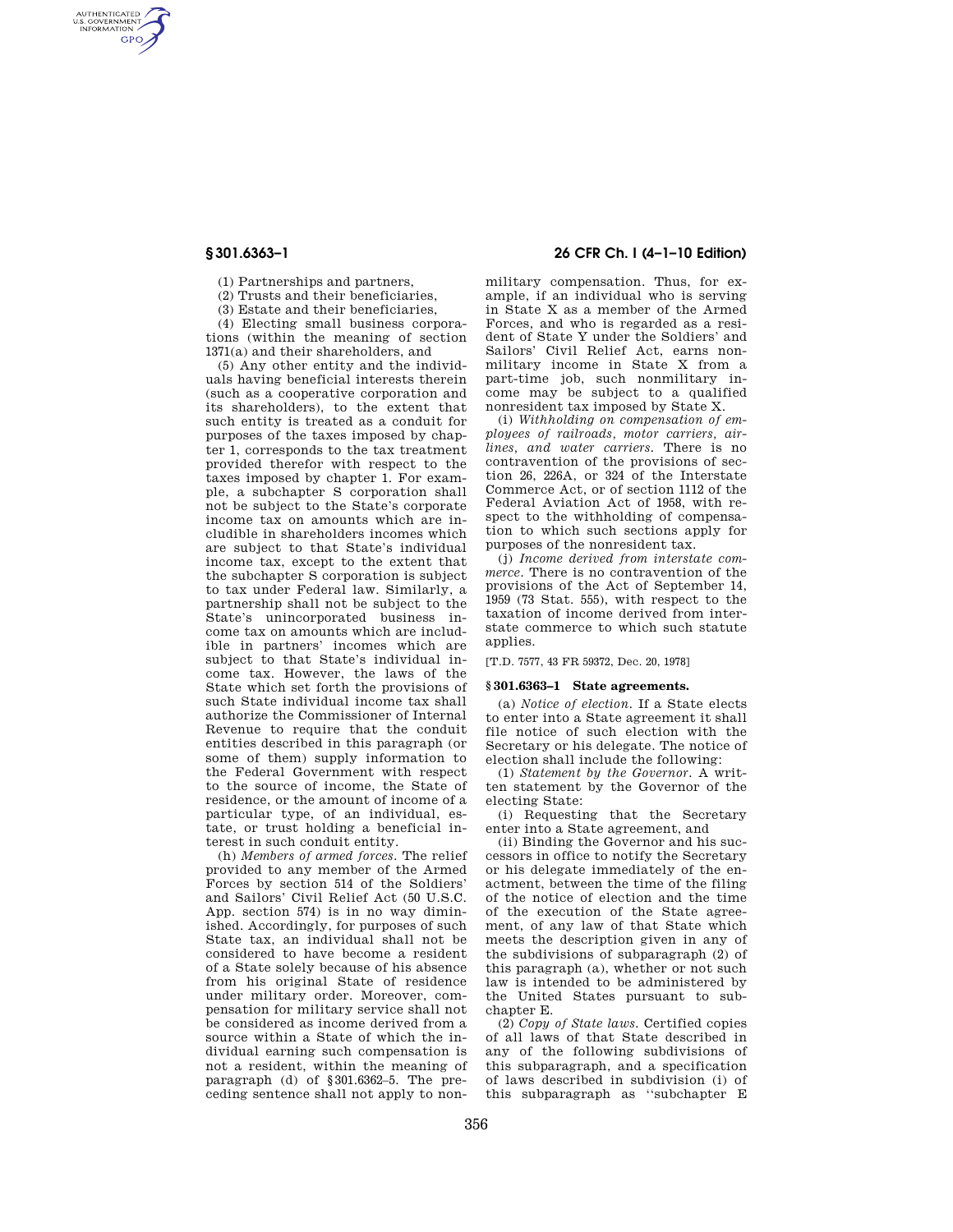## **Internal Revenue Service, Treasury § 301.6363–1**

laws'', of laws described in subdivision (ii) as ''other tax laws'', of laws described in subdivision (iii) as ''non-tax laws'', and of laws described in subdivision (iv) as ''interstate cooperation laws'

(i) All of the State individual income tax laws (including laws relating to the collection or administration of such taxes or to the prosecution of alleged civil or criminal violations with respect to such taxes) which the State would expect the United States to administer pursuant to subchapter E if the State agreement is executed as requested. In order to have a valid notice, the State must have a tax which would meet the requirements for qualification specified in section 6362 and the regulations thereunder if a State agreement were in effect with respect thereto, with no conditions attached to the effectiveness of such tax other than the execution of a State agreement. Such tax must be effective no later than the January 1 specified in the State's notice of election as the date as of which subchapter E is desired to become applicable to the electing State, except that such effective date shall be deferred to the date provided in the State agreement for the beginning of applicability of subchapter E to the State, if the latter date is different from the date specified in the notice of election.

(ii) All of the State income tax laws applicable to individuals (including laws relating to the collection or administration of such taxes or to the prosecution of alleged civil or criminal violations with respect to such taxes) which the State would not expect the United States to administer but which may be in effect simultaneously (for any period of time) with the State agreement.

(iii) All of the State laws other than individual income tax laws which provide for the making of any payments by the State based on one or more criteria which the State may desire to verify by reference to information contained in returns of qualified taxes.

(iv) All of the State laws which may be in effect simultaneously (for any period of time) with the State agreement and which provide for cooperation or reciprocal agreement between the electing State and another State with respect to income taxes applicable to individuals.

(3) *Approval by legislature or authorization by constitutional amendment.* A certified copy of an Act or Resolution of the legislature of the electing State in which the legislature affirmatively expresses its approval of the State's entry into a State agreement, or a certified copy of an amendment to the constitution of such State by which the voters of the State affirmatively authorize such entry.

(4) *Opinion by State Attorney General or judgment of highest court.* A written statement by the State Attorney General to the effect that, in his opinion, no provision of the State's Constitution would be violated by the State law's incorporation by reference of the Federal individual income tax laws and regulations, as amended from time to time, by the Federal prosecution and trial of individuals who are alleged to have committed crimes with respect to the State's qualified tax (when it goes into effect as such), or by any other provision relating to such tax, considered as of the time it is being collected and administered by the Federal Government pursuant to subchapter E. However, if such a statement is not included in the notice of election, a judgment of the highest court of the State to the same effect may be submitted in its place.

(5) *Effective date.* A written specification of the January as of which subchapter E is desired to become applicable to the electing State.

(b) *Rules relating to time for filing notice of election.* An electing State must file its notice of election more than 6 months prior to the January 1 as of which the notice specifies that the provisions of subchapter E are desired to become applicable to such State. Thus, for example, if the date specified in the notice is January 1, 1979, the notice must be filed no later than June 30, 1978. However, because under the provisions of section 204(b) of the Federal-State Tax Collection Act of 1972 (86 Stat. 945), as amended by section 2116(a) of the Tax Reform Act of 1976 (90 Stat. 1910), the provisions of subchapter E will initially take effect on the first January 1 which is more than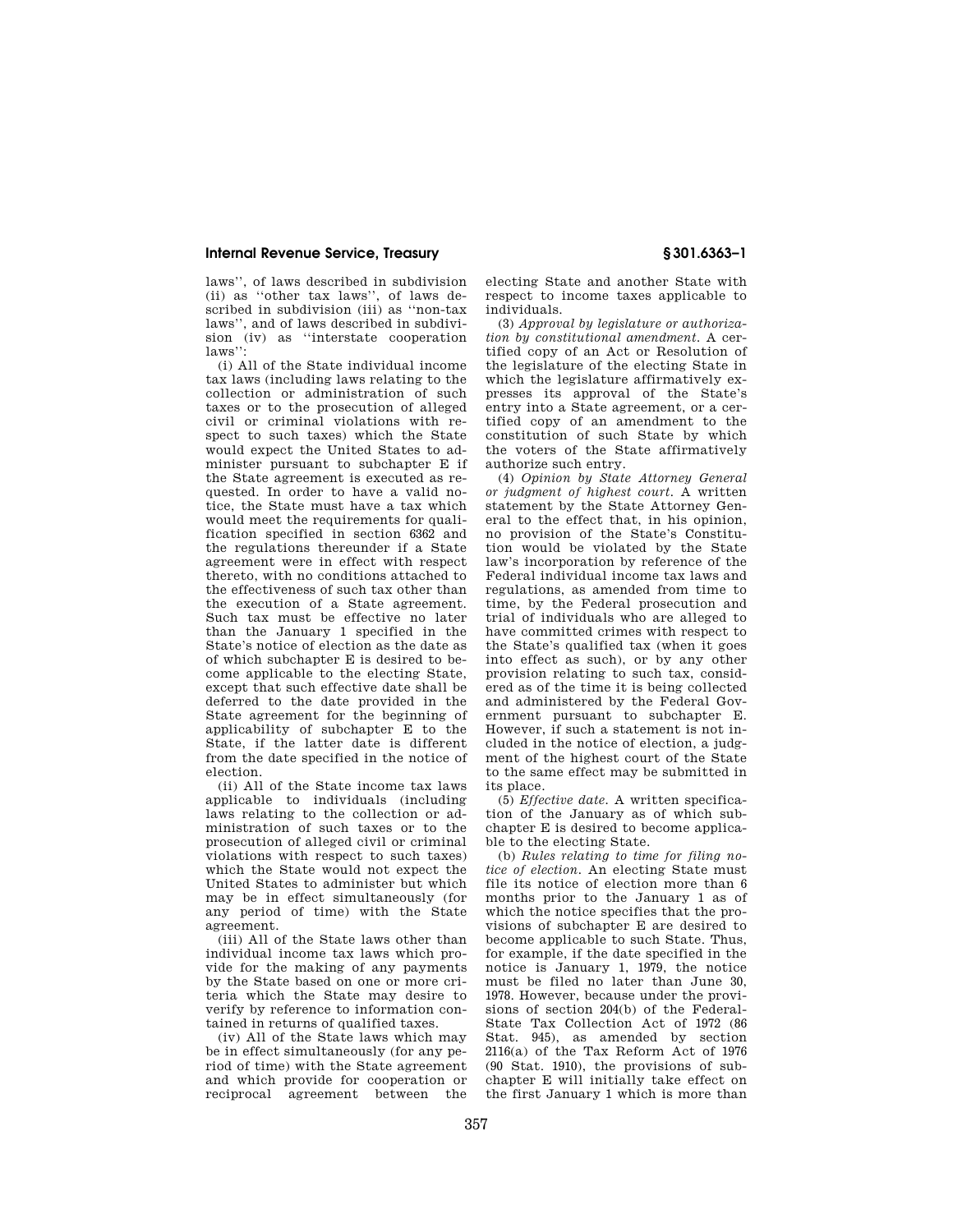1 year after the first date on which at least one State has filed a notice of its election (see §301.6361–5), the notice of an election which causes subchapter E to initially take effect must be filed with the Secretary or his delegate more than 1 year prior to the January 1 as of which such notice specifies that the provisions of subchapter E are desired to become applicable to such State. Thus, for example, if such an initially electing State desires to elect subchapter E as of January 1, 1979, its notice must be filed no later than December 31, 1977. For purposes of this section, if the notice of election is sent by either registered or certified mail to the Secretary of the Treasury, Washington, D.C. 20220, then it shall be deemed to be filed on the date of mailing; otherwise, the notice of election shall be deemed to be filed when it is received by the Secretary or his delegate.

(c) *Procedures relating to defects in notice or tax laws.* If a State has filed a notice of election, then the Secretary shall, within 90 days after the notice is filed, notify the Governor of such State in writing of any defect in the notice of election which prevents it from being valid, and of any defect in the State's tax laws which causes the tax submitted to fail to meet the requirements for qualification specified in section 6362 and the regulations thereunder, other than the fact that no State agreement is in effect with respect thereto. Any such defect of which the Secretary does not notify the Governor within such 90-day period is waived. The Secretary or his delegate may, in his discretion, permit any of such defects of which the Governor is timely notified to be cured retroactively to the date of the filing of the notice of election, by amendment of the notice or the State law. Judicial review of the Secretary's determination that the notice of election or the tax laws, or both, contain defects, may be obtained as set forth in section 6363(d) and §301.6363–4.

(d) *Execution and contents of State agreement.* If the Secretary does not timely notify the Governor of a defect in the notice of election or in the State's tax laws, as provided in paragraph (c) of this section, or if, as pro-

**§ 301.6363–1 26 CFR Ch. I (4–1–10 Edition)** 

vided in such paragraph, all such defects have been cured retroactively, then the Secretary shall enter into a State agreement. The agreement shall include the following elements:

(1) *Effective date.* The agreement shall specify the January 1 as of which subchapter E will commence to be applicable to the State. Such date shall be the same as that specified in the notice of election pursuant to paragraph (a)(5) of this section, unless the parties agree to a different January 1, except that in no event shall a State agreement executed after November 1 specify the next January 1.

(2) *Obligation of Governor to notify the United States of changes in pertinent State laws.* The agreement shall require the Governor of the State, and his successors in office, to notify the Secretary or his delegate within 30 days of the enactment of any law of the State, after the execution of the agreement, of a type described in paragraph (a)(2) of this section.

(3) *Obligation of Governor to furnish to the United States information needed to administer State tax laws.* The agreement shall require the Governor and his successors to furnish to the Secretary or his delegate any information needed by the Federal Government to administer the State tax laws. Such information shall include, for example, a list (which shall be maintained on a current basis) of those obligations of the State or its political subdivisions described in section  $103(a)(1)$  from which the interest is not subject to the qualified taxes of the State.

(4) *Identification of State official to act as liaison with Federal Government.* The agreement shall include a designation by the Governor of the State official or officials with whom the Secretary or his delegate should coordinate in connection with any questions or problems which may arise during the period for which the State agreement is effective, including those which may result from changes or contemplated changes in pertinent State laws.

(5) *Identification of State official to receive transferred funds.* The agreement shall include a designation by the Governor of the State official who shall initially receive the funds on behalf of the State when they are transferred